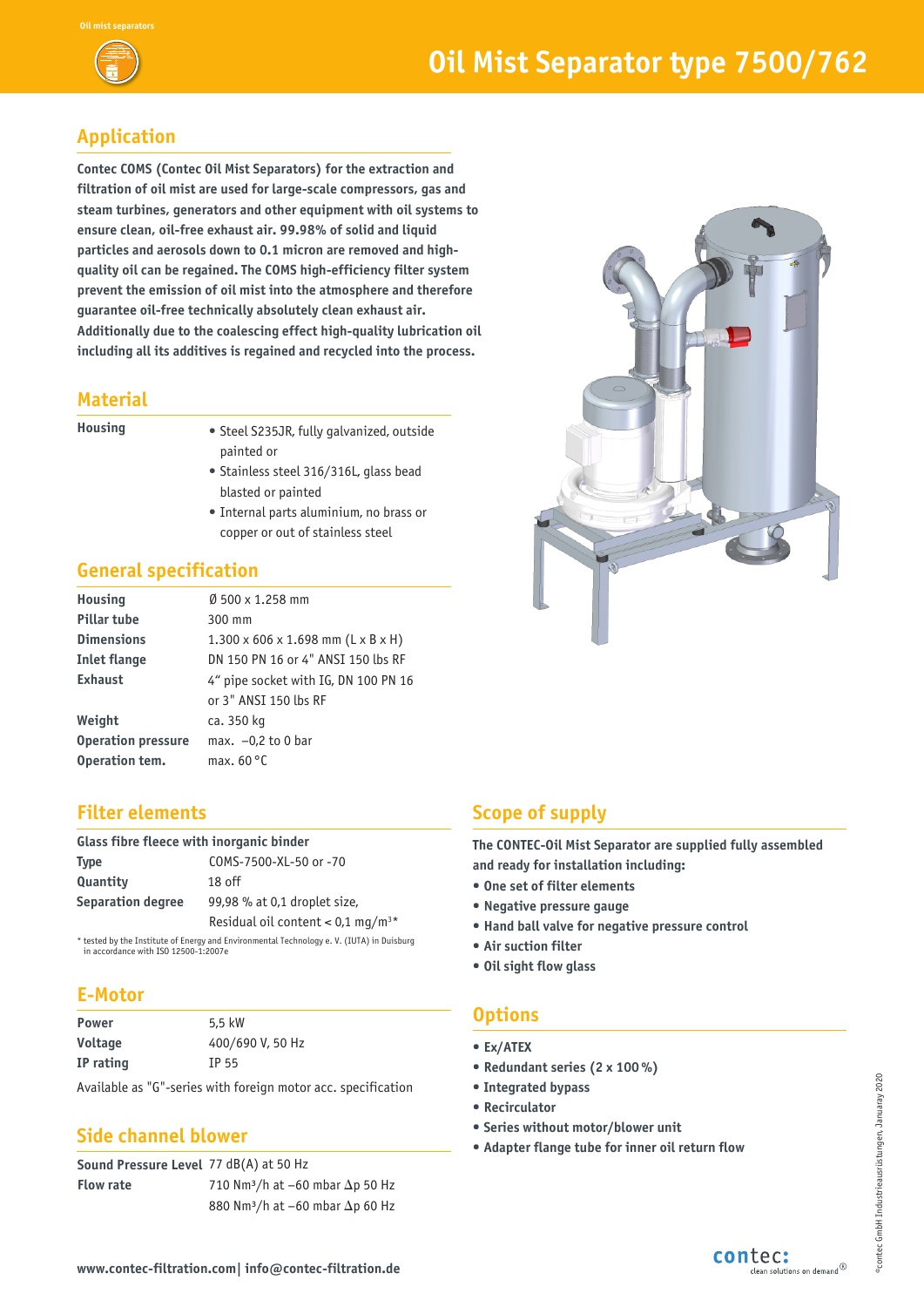# **Oil Mist Separator type 7500/762**



## **The installation**

| 1. Housing             | 12. Catch                       | 23. Base Frame            |
|------------------------|---------------------------------|---------------------------|
| 2. Side channel blower | 13.0-Ring                       | 24. Compensator           |
| $3.$ 0-Ring            | 14. Housing Cover               | $25. - -$                 |
| 4. Filter base         | 15. Inlet T-Piece               | $26. --$                  |
| 5. Fastening Screw     | 16. Exhaust                     | $27. - -$                 |
| 6. Seal                | 17. Pillar Tube with Flange     | $28. --$                  |
| 7. Hand Valve          | 18. Negative Pressure Gauge     | $29. - -$                 |
| 8. Tie Rod             | <b>19. Filter Element Base</b>  | $30. - -$                 |
| 9. Filter element      | <b>20. Oil Drain Connection</b> | $31. - -$                 |
| 10. Retaining Cap      | 21. Lifting Handle              | 32. Pipe Clamps           |
| 11. Air-Suction-Filter | $22. - -$                       | 33. Oil drain sight glass |

# ®contec GmbH Industrieausrüstungen, Januaray 2020 ©contec GmbH Industrieausrüstungen, Januaray 2020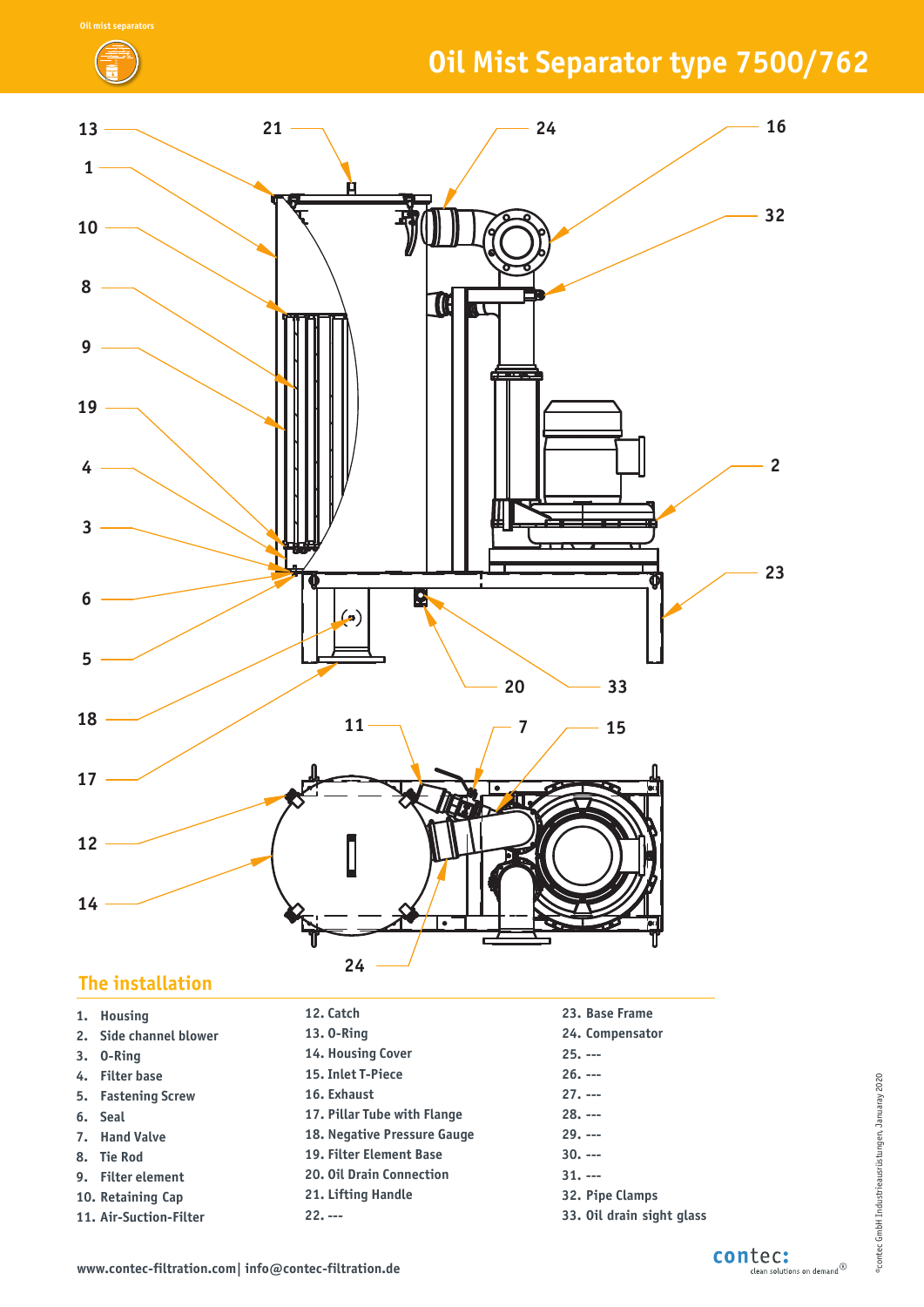